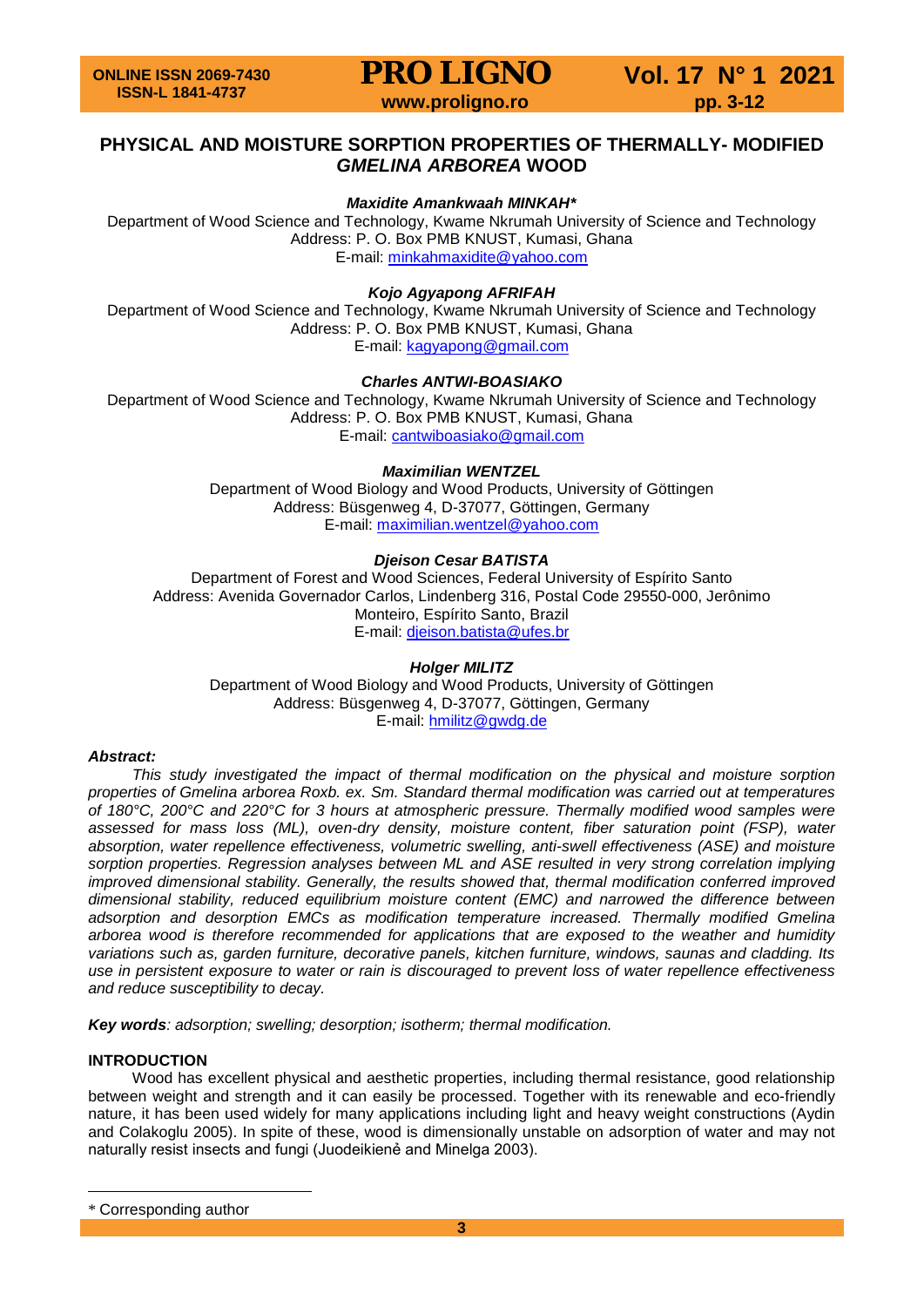Durability and stability of wood can be enhanced by chemicals. However, this approach faces increasing environmental and public pressure, especially in Europe and North America (Sandberg and Kutnar 2015). Wood product manufacturers worldwide are therefore looking for alternative but effective methods to enhance wood properties (Ahmed and Moren 2012).

Heat treatments above 150°C can be used to modify properties of wood by causing changes in its chemical and physical properties. For instance, the wood colour tends to get darker, swelling and shrinkage are significantly reduced and the equilibrium moisture content (EMC) is improved (Korkut 2008). Higher modification temperatures also result in better biological resistance of wood (Syrjanen and Oy 2001).

Adeyemi *et al*. (2017) reported that thermal modification was effective to improve dimensional stability of *Anthiocleistha djalonesis* A. Chev. wood. Improved dimensional stability associated with thermally modified wood, overcomes the challenge of reducing wood moisture content and its associated volumetric swelling encountered in wood chemical modification (Hill 2006). The drawback of thermal modification of wood is significant mass loss and changes in mechanical properties (Yildiz *et al.* 2006). The higher the temperature, the greater the extent of decrease of mechanical properties and increase of mass loss. For instance, higher temperature of thermal modification, led to significant changes in mass, volume and density of Oak, Lime and Birch woods (Navickas and Albrektas 2013).

Wood property changes that accompany thermal modification depend mainly on the wood species (quality, properties, initial moisture content, sample dimensions) and the process variables (temperature, duration, type of system, use of catalysts) (Hill 2006; Korkut *et al.* 2009). For instance, poplar (*Populus x euroamericana* I-214) and oriental plane (*Platanus orientalis* L.) woods were thermally modified by exposing samples to temperatures of 150°C and 200°C for 3h in atmospheric pressure. This study revealed that, Thermal modification at 200°C had significant effect on density, mass loss and volumetric swelling of both wood species. However, the process had less effect on the swelling and fiber saturation point (FSP) of poplar wood than on properties of oriental plane wood, a clear indication of species effect (Bal 2013).

Modification temperature has been observed to have considerably greater influence on wood properties than the heating duration. Noticeable differences exist between thermally modified wood at lower temperature that lasts for longer period of time and process that takes place at higher temperature lasting for a shorter period of time (Alkyidiz and Ates 2008). In spite of the drawbacks, thermally modifying wood is a viable and eco-friendly alternative to improve wood properties (Ahmed and Moren 2012).

*Gmelina arborea* is a lesser used species (LUS) in Ghana. To promote its acceptance on the timber market, Mitchual *et al*. (2018) and Mitchual *et al*. (2019) researched on the "planing, turning, sanding and shaping characteristics of *Gmelina arborea* wood". It was concluded that, the wood showed good machining properties. To further establish the properties of *Gmelina arborea*, this study therefore investigated the impact of thermal modification on some physical properties of *Gmelina arborea* wood. It aimed at assessing the possibility of improving its properties in order to make it attractive and promote its exploitation and utilization potential.

# **MATERIALS AND METHODS**

# **Source of material and preparation**

Four *Gmelina arborea* trees with diameter at breast height (DBH, 1.3m above ground) of 35 – 55cm were obtained from 40-year old plantation of Centre for Scientific and Industrial Research – Forestry Research Institute of Ghana (CSIR – FORIG) Research Plot at Abofour, Offinso district in the Ashanti region of Ghana. Abofour is located within the moist Semi-Deciduous Forest Zone with average annual rainfall of 1400mm. It lies 7°8"0' N and 1°45"0' W and it is about 60 km from the Ashanti regional capital, Kumasi.

Trees were bucked into 2.5m length bolts with a chainsaw. Resulting bolts were further processed using a portable Wood - Mizer (LT 30) into boards of 25mm thickness at the CSIR – FORIG wood workshop at Fumesua, Kumasi. The boards were air-dried for at least 12 months until MC below 20% was achieved. Randomly selected boards were obtained within 15cm radius from the pith to assure the use of heartwood. These boards were further processed into test slats of dimension  $20x50x650mm^3$ . The study used only the slats ranging from 300 to 400g. This pre-sorting was necessary for the homogenization of the lot and to minimize the effect of the initial density on the results.

# **Thermal modification**

The thermal modification test was undertaken at the Department of Wood Biology and Wood Products of the Georg-August University, Germany, using a Laboratory Scale Reactor 65L Capacity (WTT, Jyllandsvej, Denmark). The slats were thermally modified using three schedules under accurate conditions of temperature and time, adopting the open system (non-pressurized process). Steam was used to prevent wood from burning and influence chemical changes taking place. The modification schedules were similar to the ThermoWood® process (Mayes and Oksanen 2002).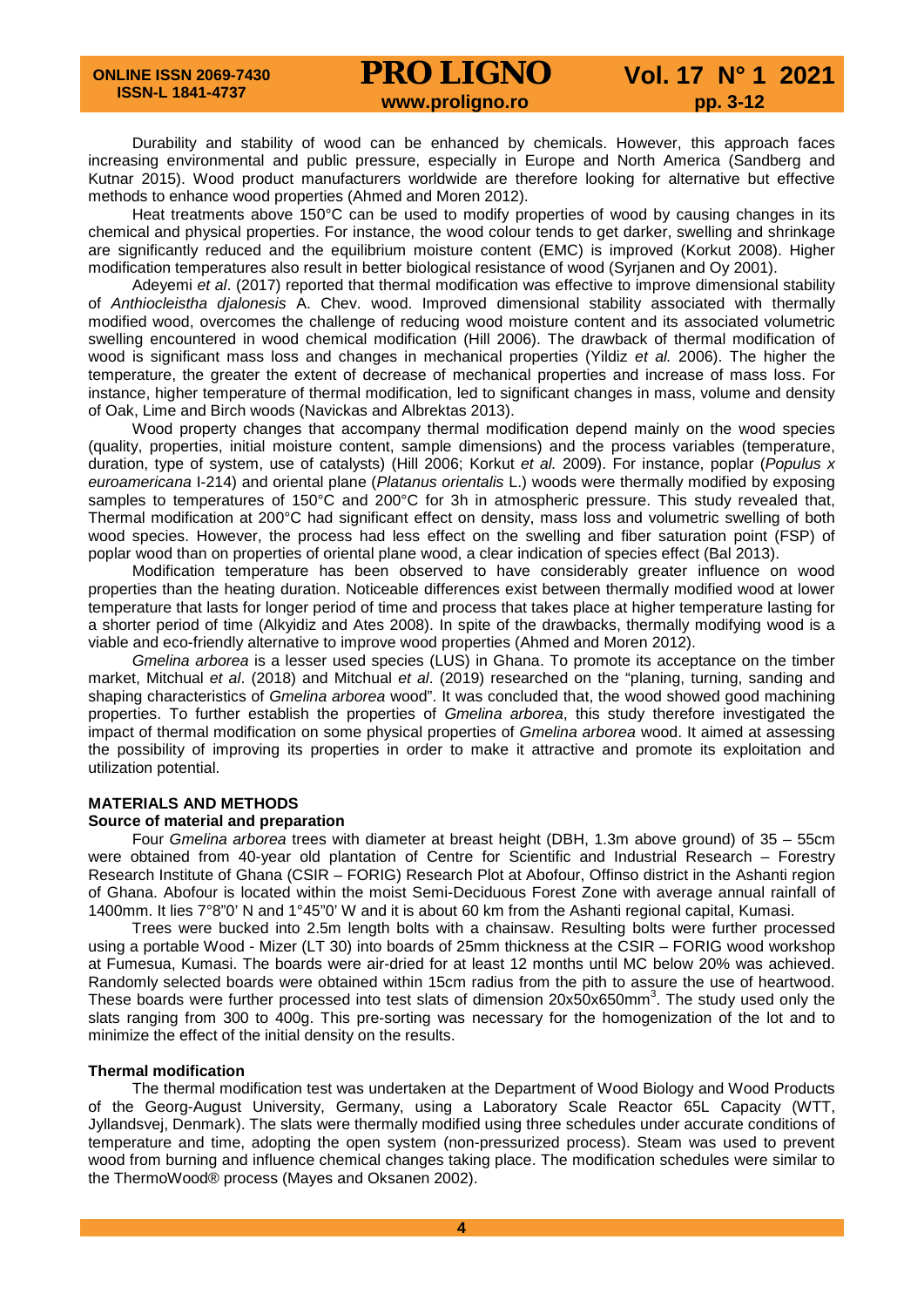**ONLINE ISSN 2069-7430 ISSN-L 1841-4737**

# **PRO LIGNO** Vol. 17 N° 1 2021<br>www.proligno.ro pp. 3-12

Firstly, the temperature in the vessel was raised at 12°C/h to 100°C and then 4°C/h to 130°C to allow high temperature drying of slats to nearly 0% MC. Secondly, the temperature was again increased at 12°C/h until reaching peak temperatures (180°C, 200°C and 220°C). Each peak temperature was held for 3h. Finally, the temperature was decreased at 20°C/h until reaching 65°C, at which the vessel was opened and the slats removed.

### **Mass loss**

The mass loss of each slat after the thermal modification process was calculated as described by Metsä-Kortelainen *et al*. (2006). Each air-dried slat was weighed before and after the thermal modification process. Moisture contents were then determined for the slats before and after the thermal modification process. The obtained moisture contents were used to reduce the masses of the slats respectively, to determine their oven-dry masses for the computation of the mass loss. Mass loss % (ML %), was thus calculated as in Equation 1.

$$
ML = \frac{(m1 - m2) \times 100}{m1} \quad [%]
$$
 (1)

where:  $m_1$  is the dry mass of the sample before the thermal modification, in g;  $m<sub>2</sub>$  - dry mass of the sample after the thermal modification, in g.

Dry mass (g), mdry, was calculated as follows (Equation 2).

$$
m\text{dry} = \frac{100 \times mu}{u + 100} \quad [g] \tag{2}
$$

where:  $m_u$  is the mass of the sample at moisture content u, in g;

u - moisture content of the sample, %.

### **Moisture content**

The MC (u), was measured before and immediately after the thermal modification process on small samples of dimension 20×50×20mm<sup>3</sup> taken from each slat. The masses of the small samples from air-dried unmodified slats and thermally modified slats were initially determined. Subsequently, the samples were oven-dried at 103°C for 48h to their respective constant masses*.* The moisture content (%), u, was calculated using Equation 3.

$$
u = \frac{(mu - mdry)}{mdry} \times 100 [%]
$$
 (3)

where: mu is the mass of the sample at moisture content u, in g; mdry - oven-dry mass of the sample, g.

#### **Oven–dry density**

Oven-dry density was determined in accordance with ISO 3131 (1975). Twenty samples of unmodified and each thermally modified group, with dimensions of  $10\times10\times10$  mm<sup>3</sup> were tested. The samples were obtained from four randomly selected slats. Samples were oven - dried at 103±2 °C until attaining constant masses, weighed to the nearest 0.001g, and their volumes measured to the nearest 0.001mm<sup>3</sup>. The ovendry density was then calculated as in Equation 4.

$$
OD = \frac{Mo}{Vo} \quad \text{[g/cm}^3\text{]}
$$
 (4)

where:  $M<sub>o</sub>$  is the oven-dry mass, g;

 $V_0$  - oven-dry volume, cm<sup>3</sup>.

#### **Volumetric swelling**

The volumetric swelling was determined with 20 samples of dimensions  $10 \times 10 \times 10$  mm<sup>3</sup> obtained from four slats per treatment. The samples were firstly conditioned at 20°C/65% relative humidity until constant mass (nearest 0.001g). Subsequently, they were oven-dried at 103±2°C for 24h and their volumes (nearest 0.001mm<sup>3</sup>) and weights determined. The samples were immersed in water for 10 days to ensure complete saturation of the wood cells. The mass and saturated volume of each sample was determined. The volumetric swelling was then calculated with Equation 5.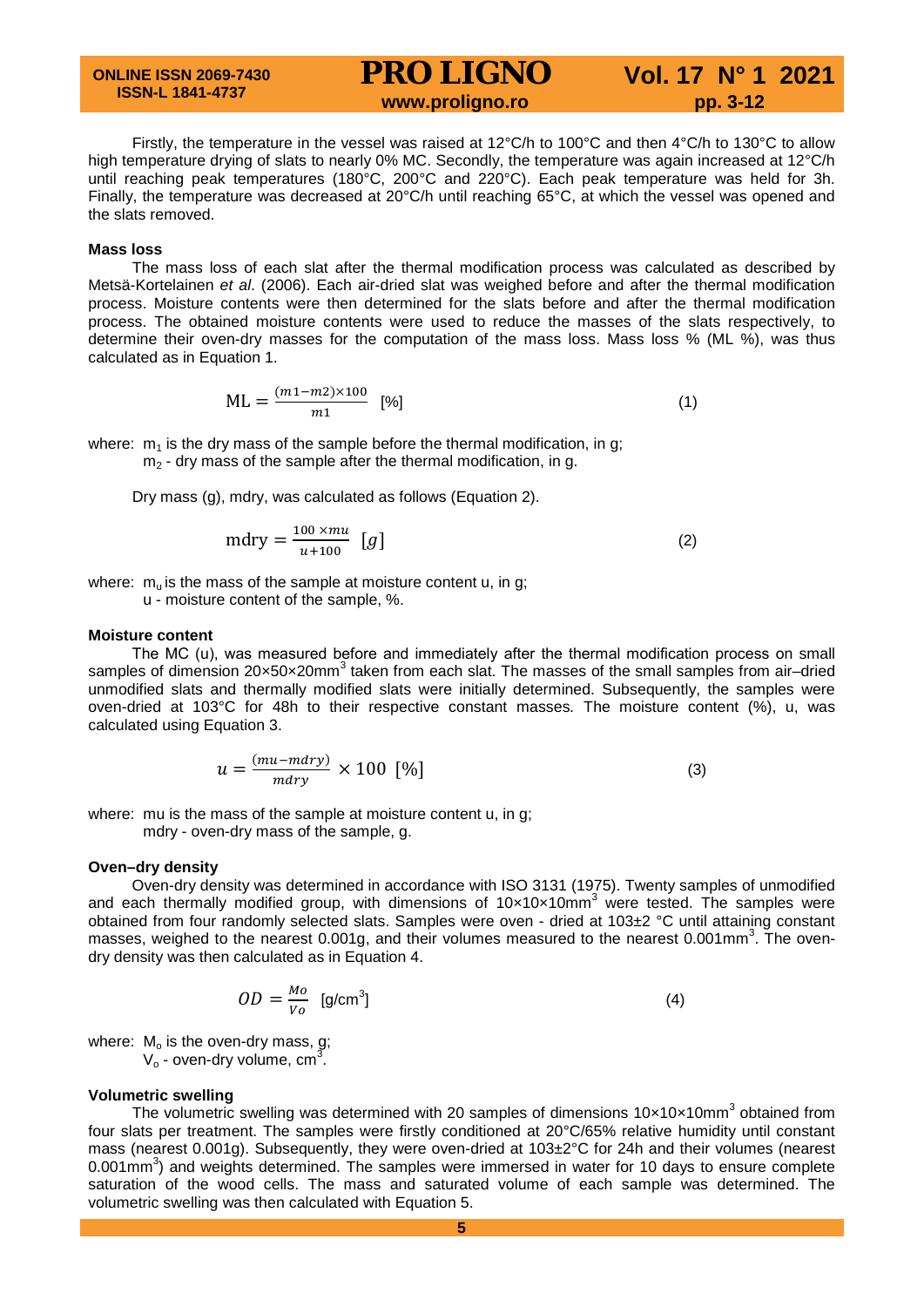$$
Sw = \frac{V^2 - V^1}{V^1} \times 100 \quad [%]
$$
\n<sup>(5)</sup>

where:  $V_2$  is saturated volume, cm<sup>3</sup>;  $V_1$  oven-dried volume, cm<sup>3</sup>.

# **Fiber Saturation Point, Anti-Swell Effectiveness, Water Absorption and Water Repellent Effectiveness**

Fiber saturation point (FSP), anti-swell effectiveness (ASE), water absorption (WA) and water repellent effectiveness (WRE) for each sample was calculated with Equations. 6, 7, 8, and 9, respectively.

$$
Fsp = \frac{Sws}{Do} \quad [%]
$$

where: Sws is the volumetric swelling at saturation with water, %;

Do - oven-dry density,  $g/cm<sup>3</sup>$ .

Anti-Swell Effectiveness (ASE) was calculated based on the volumetric swelling (Sw) of the samples (Equation 7).

$$
ASE = \frac{(Sw\text{ of unmodified specimen} - Sw\text{ of modified specimen})}{sw\text{ of unmodified specimen}} \times 100 \, [ \% ] \tag{7}
$$

Water absorption (WA) was determined as in Equation 8.

$$
WA = \frac{(\text{mf}-\text{mi})}{mi} \times 100 \, [\%]
$$

where:  $m_f$  is the final mass of conditioned samples, g;

 $m_i$  - oven–dry mass, g.

Water Repellent Effectiveness (WRE) was determined for each sample as follows (Equation 9).

$$
WRE = \frac{(WA \text{ of the unmodified specimen}-WA \text{ of modified specimen})}{WA \text{ of unmodified specimen}} \times 100 \text{ [%]} \tag{9}
$$

Equations 4 – 9 were obtained from Rowel and Young (1981).

#### **Moisture sorption**

The sorption test was determined using 20 samples from each treatment group, with dimensions  $10\times10\times10$ mm<sup>3</sup>. Samples were obtained from 4 different slats per treatment. The samples were initially conditioned at 20°C/65 % relative humidity until constant mass (nearest 0.001g) using a climate chamber of 115 L capacity (Binder, model KBF 115, Tuttlingen, Germany). Subsequently, the samples were oven-dried at 103  $\pm$ 2°C for 48h and the oven-dried masses were determined to the nearest 0.001g (m<sub>0</sub>). The samples were exposed to an adsorption isotherm (20°C) at crescent relative humidity of 35%, 50%, 65%, 80% and 90%. The samples were weighed until a constant mass (mi) (nearest 0.001 g) or equilibrium was attained. The RH was changed when they reached equilibrium (mi). Finally, they were exposed to a desorption isotherm, using the same conditions and method. The equilibrium moisture content (EMC) at every step 'i' was calculated (Equation 10).

$$
EMC = \frac{mi - mo}{mo} \times 100 [%]
$$
\n
$$
(10)
$$

#### **Data analysis**

Descriptive statistics comprising mean percent with standard deviation was used to assess sample values for each treatment. Comparison of the properties determined from the samples (unmodified, 180°C, 200°C and 220°C) was assessed using Analysis of Variance (ANOVA). Least Square Deviation was used to compare differences between samples when ANOVA revealed significant differences at α = 0.05. Statistical Package for Social Sciences (IBM Statistics) version 26 was used to do the analyses.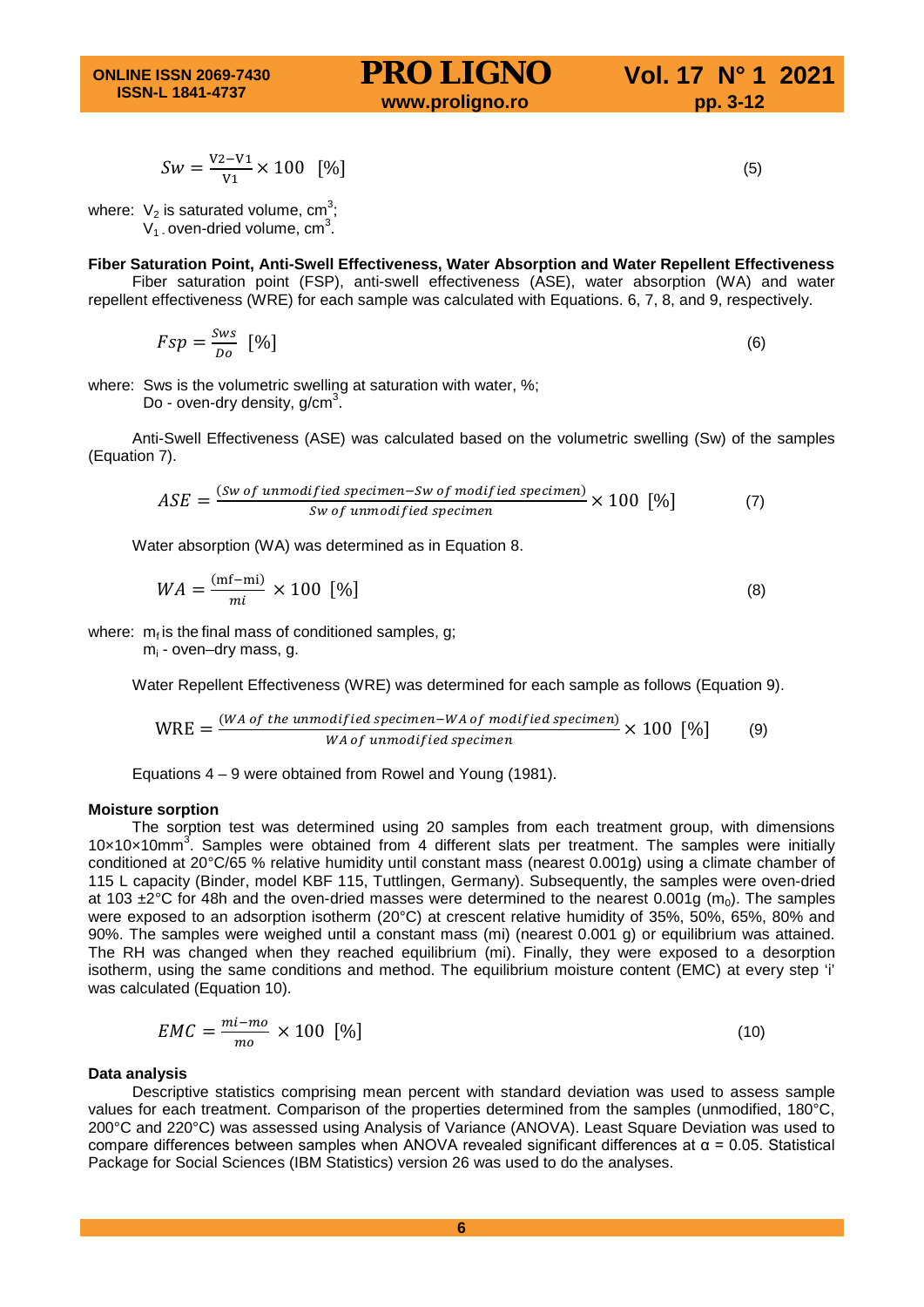# **RESULTS AND DISCUSSION**

# **Mass loss**

Table 1 presents the mass loss of wood at three different modification temperatures. The appropriateness and suitability of any thermal modification depends largely on resulting mass loss (Bal 2013). Table 1 reveals significant increase in mass loss as modification temperature rises. Mass loss of 5.44% was recorded at 180°C and 15.13% at 220°C. High mass loss implies more pronounced changes in wood properties, for example, density, chemical and strength properties (Militz 2002, Hill 2006; Esteves and Pereira 2009). Thermal degradation of hemicelluloses and volatilization of some extractives increases with increase in modification temperature and may have accounted for the significant increases in mass loss from a lowest value recorded at 180°C and the highest at 220°C (Table 1).

*Table 1*

|                           | ponne and<br>ML    | <b>ODD</b>     | <u>,,,,,,,,,,,</u><br>МC | <b>FSP</b>             | $11919119$ $11119$<br>$WA_{20/65\%}$ | $WA_{10\text{days}}$ |
|---------------------------|--------------------|----------------|--------------------------|------------------------|--------------------------------------|----------------------|
| <b>Unmodified</b>         | 0.00               | $0.51^{a}$     | $10.46^{\overline{a}}$   | $20.24^{\overline{a}}$ | $13.08^{a}$                          | $102.27^a$           |
|                           | (0.00)             | (0.03)         | (0.74)                   | (2.09)                 | (0.62)                               | (8.26)               |
| 180                       | $5.44^{a}$         | $0.49^{ab}$    | $2.71^{b}$               | 11.09 <sup>b</sup>     | $4.55^{b}$                           | $108.74^{a}$         |
|                           | (0.86)             | (0.04)         | (0.49)                   | (2.53)                 | (0.77)                               | (21.30)              |
| 200                       | 10.08 <sup>b</sup> | $0.48^{b}$     | 1.73 <sup>c</sup>        | 8.07 <sup>c</sup>      | $3.77^{\circ}$                       | $107.40^a$           |
|                           | (0.95)             | (0.03)         | (0.46)                   | (1.54)                 | (0.25)                               | (11.04)              |
| 220                       | $15.13^{\circ}$    | $0.41^{\circ}$ | 1.36 <sup>d</sup>        | $7.11^{\circ}$         | $3.11^d$                             | $91.82^{b}$          |
|                           | (2.17)             | (0.04)         | (0.19)                   | (0.85)                 | (0.37)                               | (16.46)              |
| <b>Significance level</b> | $***$              | $***$          | $***$                    | $***$                  | ***                                  | $***$                |

*The effect of thermal modification on mass loss, oven-dried density, moisture content, fiber saturation point and water absorption at 3 hours holding time*

 $\frac{1}{2}$  Means followed by the same letter are not significantly different. *Means followed by the same letter are not significantly different. <sup>2</sup> Standard deviation are shown in parentheses; \*\*\*; 0.05*

*ML: Mass loss (%); ODD: Oven-dry Density (g/cm3 ); MC: Moisture Content (%); FSP: Fiber Saturation Point (%); WA20/65%: WA (20/65%); WA10days: WA 10 days (%)*.

#### **Oven-dry density**

Density of wood is a very important property since it is closely connected to most mechanical and physical properties (Korkut and Aytin 2015). Table 1 shows oven – dry densities (ODD) at three heat treatment levels. Significant differences in ODD were recorded between unmodified and modified wood. The ODD decreased significantly with increasing modification temperature (Table 1). Treatment temperature 180°C recorded ODD value of 0.49g/cm<sup>3</sup> with 220°C showing the least of 0.41g/cm<sup>3</sup>. Density reduction in thermally modified wood is due to the occurrence of depolymerization reaction of wood polymers. Wood component depolymerization takes place above the following thresholds: 127 – 235°C for hemicelluloses, 167 - 217°C for lignin and 231 – 253°C for cellulose. This results in changes in the mechanical and physical properties of wood (Boonstra *et al.* 2007). Reports indicate that, the hemicelluloses are less stable to heat effect than cellulose and lignin and accounts for the decrease in density at high temperatures (Hillis 1984; Fengel 1989). Esteves and Pereira (2009) also associated the degradation of hemicelluloses into volatile products and the evaporation of extractives as the main causes of lowered density, increasing as modification temperature increased.

### **Moisture content and fiber saturation**

Wood is a hygroscopic material that absorbs water (Dinwoodie 2004). Table 1 presents the moisture content (MC) and fiber saturation point (FSP) at various modification temperatures. Moisture content of wood after thermal modification decreased significantly with increasing modification temperature. Unmodified wood recorded the highest MC of 10.46%, while the least MC of 1.37% was observed for wood modified at 220°C. Differences in MC of modified wood at the three modification temperatures were significant (Table 1). Wood shows reduced hygroscopicity when thermally modified due to reduced number of –OH groups which reduces its ability to absorb and retain moisture (Boonstra and Tjeerdsma 2006; Jimenez *et al.* 2011). FSP refers to the MC of wood at which "free water" has been removed from cell cavities and the cell wall is completely filled with 'bound water' (Dinwoodie 2004). Unmodified wood gave significantly higher FSP (of 20.24%) than their thermally-modified counterparts (Table 1). Generally, FSP decreased significantly as the modification temperature increased with the lowest value recorded at 220°C (Table 1). Thermal modification of wood initially results in degradation of hemicelluloses decreasing their number of hydroxyl groups (-OH). The -OH groups within the cellulose are also replaced by O-acetyl groups resulting in increased cellulose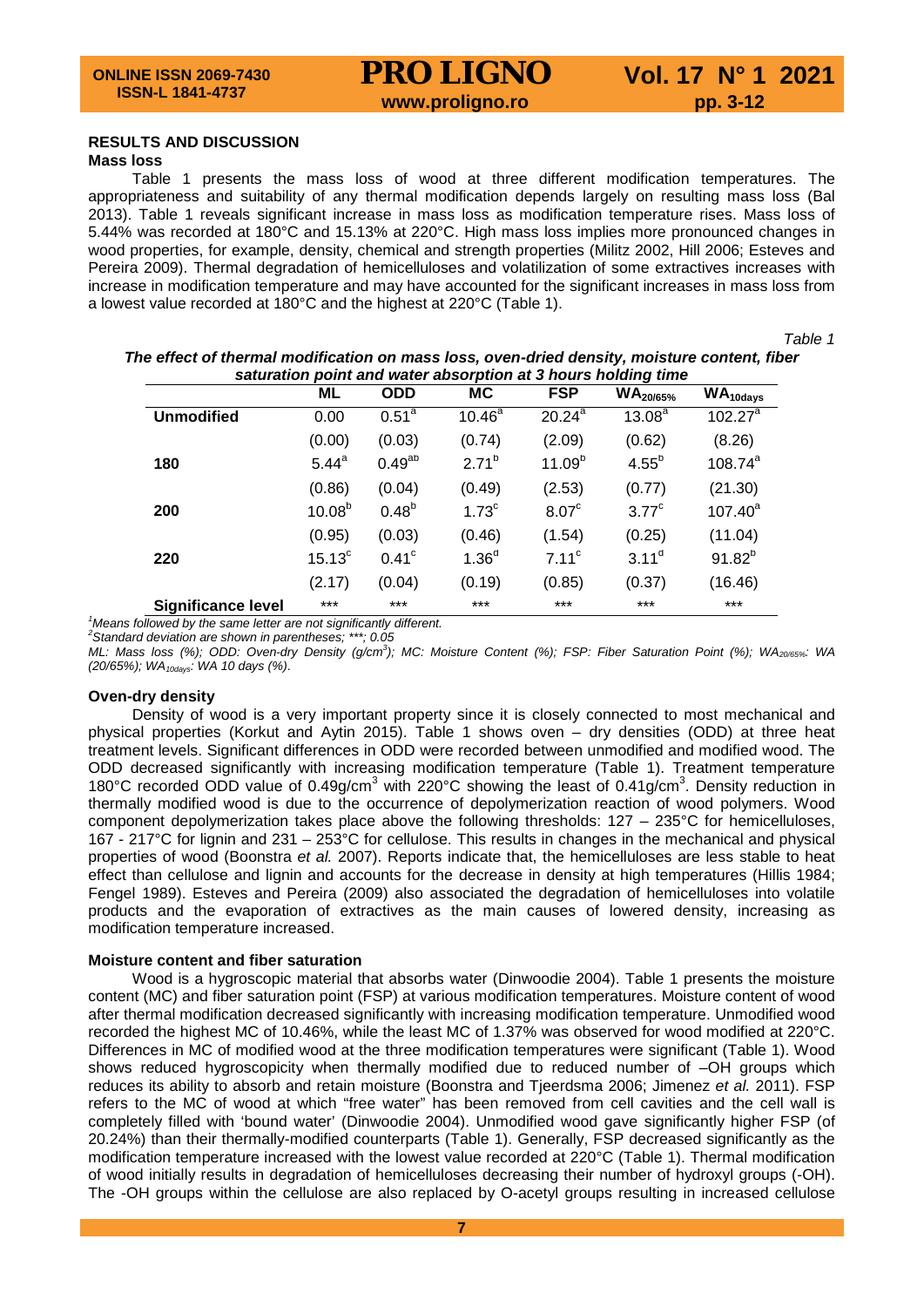crystallinity, with the wood subsequently becoming less hygroscopic (Kocaefe *et al.* 2008). The reduced number of -OH groups lowers the FSP. Boonstra and Tjeerdsma (2006) indicated that, a polycondensation reaction resulting in cross-linking of lignin in thermally-modified wood could also be responsible for reduced FSP. These effects became greater as modification temperature was increased, accounting for the significant reduction of FSP as modification temperature increased.

### **Water absorption**

Table 1 presents the water absorption of thermally-modified wood under standard conditions of 20°C/65%RH and complete immersion in water. Use of wood as components in residential and industrial buildings/applications requires that its behavior on exposure to moisture/water is studied. *G. arborea* wood in standard conditions of 20°C/65 %RH indicated reduced water absorption (WA) as modification temperature increased (Table 1). The unmodified wood recorded 13.08% WA reducing significantly to the least of 3.11% at 220°C. Sundquist (2004) and Nuopponen (2005) explained that, the reduction in water absorption, as a result of reduced hygroscopicity of thermally-modified wood, could be attributed to reduction in hydroxyl groups bonding sites for water in celluloses and hemicelluloses, due to thermal degradation of wood. Generally, the reduced amount of free hydroxyl groups, results in decreased interactions between wood and water. In the course of the thermal modification process, hydrophilic oxygen-acetyl groups replace the hydroxyl groups in wood (Tjeerdsma and Militz 2005). Additionally, the increased hydrophobicity of thermally modified wood was associated with cross-linking of lignin, resulting in limited sorption sites for water (Sundquist 2004; Nuopponen 2005; Tjeerdsma and Militz 2005). However, in conditions of complete saturation by water (immersion in water), modification temperatures of 180°C and 200°C recorded WA of 108.74% and 107.40%, respectively, indicating that, higher water immersion time lowers the impact of thermal modification on WA (Dünder *et al*. 2012). These were greater than the unmodified group (102.27%) (Table 1). However, the increase was not significant at α-0.05. This could be due to similarity of wood-water interaction of unmodified and thermally modified wood (180°C and 200°C) when completely saturated with water. By contrast, at 220°C, a significant reduction in WA was observed compared to the control group. This could be due to the effect of much pronounced hydrophobicity at high temperatures (Jimenez *et al.* 2011).

### **Water repellence effectiveness**

From Table 2, water repellence effectiveness (WRE) at various modification temperatures significantly increased as modification temperature was increased under standard conditions of 20°C/65% RH. Modification temperature of 220°C gave the highest WRE of 76.22% under standard condition. Thermallymodified wood tends to repel water due to degradation of hemicelluloses, reduced number of OH groups and increased crystallinity of cellulose (Wikberg 2004). In complete water saturation, WRE was lowered at modification temperatures 180°C (-6.11%) and 200°C (-5.66%) compared to the unmodified wood. By contrast, modification temperature of 220°C recorded WRE of 10.05% under complete saturation. Comparing with WRE values in standard conditions, it could be concluded that, the ability of thermallymodified wood (180°C, 200°C and 220°C) to repel water, is highly compromised when completely saturated with water.

*Table 2*

|                    | <b>WRE20/65%</b> | $\overline{\text{WRE}}_{10\text{days}}$ | $VS_{20/65\%}$    | $\overline{\mathsf{VS}}_\mathsf{10days}$ | ASE <sub>20/65%</sub> | $ASE_{10days}$     |
|--------------------|------------------|-----------------------------------------|-------------------|------------------------------------------|-----------------------|--------------------|
| Unmodified         | 0.00             | 0.00                                    | 5.55 <sup>a</sup> | $10.43^a$                                | 0.00                  | 0.00               |
|                    | (0.00)           | (0.00)                                  | (1.10)            | (1.00)                                   | (0.00)                | (0.00)             |
| 180                | $65.13^{a}$      | $-6.11a$                                | 1.69 <sup>b</sup> | $5.43^{b}$                               | $68.24^{a}$           | $47.13^{a}$        |
|                    | (5.92)           | (22.21)                                 | (0.44)            | (1.15)                                   | (10.74)               | (13.68)            |
| 200                | $71.10^{b}$      | $-5.66^{\circ}$                         | $1.36^{b}$        | 3.87 <sup>c</sup>                        | $73.78^a$             | 62.49 <sup>b</sup> |
|                    | (2.40)           | (13.82)                                 | (0.64)            | (0.80)                                   | (15.17)               | (9.15)             |
| 220                | $76.22^c$        | 9.91 <sup>b</sup>                       | $1.37^{b}$        | 2.92 <sup>d</sup>                        | $74.62^a$             | $71.72^c$          |
|                    | (3.11)           | (16.05)                                 | (0.23)            | (0.32)                                   | (6.22)                | (4.93)             |
| Significance level | $***$            | $***$                                   | $***$             | $***$                                    | <b>NS</b>             | $***$              |

*The effect of thermal modification on water repellent effectiveness, volume swelling and anti-swell effectiveness at 3 hours holding time*

*2 Standard deviation are shown in parentheses. NS; Not Significant \*\*\*; 0.05*

*WRE20/65%: WRE(20/65%); WRE10days: WRE(10 days) (%); VS20/65%: Volume Swelling (20/65%)(%); VS10days: Volume Swelling (10*  days)(%); ASE<sub>20/65%</sub>: ASE (20/65%)(%) and ASE<sub>10days</sub>: ASE (10 days)(%)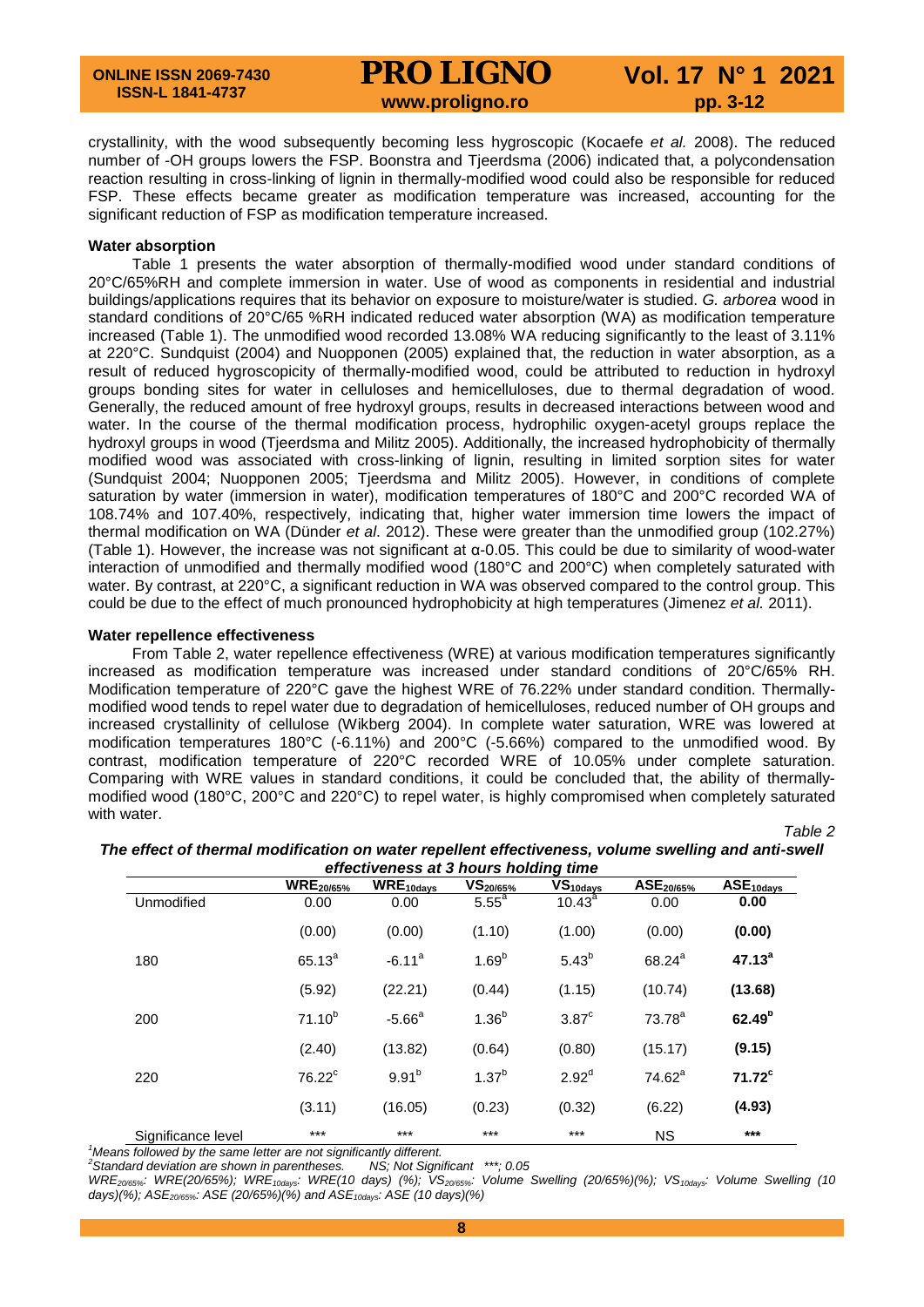#### **Volumetric swelling and anti-swell effectiveness**

Swelling is a dimensional increase occurring as a result of uptake of water or any liquid by wood. Table 2 indicated significant reduction of volumetric swelling between unmodified and thermally modified G. arborea under standard condition of 20°C/65%RH and in complete water immersion. In 20°C/65%RH, the unmodified samples had a volume swelling of approximately 5.55%, while reduced value of 1.37% was recorded for the modification temperature of 220°C. When completely saturated with water, the same trend was depicted with unmodified wood having volume swelling of 10.43% while treatment temperature of 220°C had 2.92%. This implies that, under standard condition of 20°C/65%RH, dimensional stability of the G. arborea improved as modification temperature was increased. Thermal modification renders wood less hygroscopic, thus, improving its dimensional stability, as temperature increases. (Günduz *et al.* 2008; Baysal *et al.* 2014). Paul *et al*. (2007) showed that, the loss of hemicelluloses, which are hydrophilic, and contributes greatly to uptake of water, is a major contributory factor to improved dimensional stability. Inone *et al.* (1993) also indicated that, the reduction in the number of -OH groups in hemicelluloses following thermal modification makes wood absorb less water. This makes wood less hygroscopic and more dimensionally stable (Shi *et al*. 2007; Korkut and Aytin 2015).

With unmodified wood as reference, under standard condition of 20°C/65%RH, modification temperature of 220°C recorded the highest ASE of 74.62%. This high ASE was however not significantly different from those of the other treatment temperatures (Table 2). Although the ASE for complete water saturation condition was generally low compared to the standard condition, it increased significantly with an increase in modification temperature (Table 2). The highest ASE at complete saturation was observed at 220°C (i.e. 71.72%). This could be ascribed to increased cellulose crystallinity and reduced wood hygroscopicity as modification temperature is increased (Wikberg 2004; Baysal *et al.* 2014).

Fig. 1 depicts the relationship between mass loss and ASE at standard condition of 20°C/65%RH and complete water saturation. In Fig. 1A and 1B, mass loss tends to be strongly correlated with ASE at coefficients of 0.83 and 0.94, respectively. This suggests that, above the FSP, modification temperature exerts greater influence on the ASE. Improved dimensional stability of thermally modified wood even in condition of complete water saturation makes it more preferred to chemically treated wood, which commonly undergo dimensional changes (Hill 2006).



*Fig. 1. Relationships between ML and ASE in 20°C/65%RH (A) and complete water saturation (B).*

#### **Moisture sorption**

Fig. 2A to 2D depict sorption isotherms for unmodified (Fig. A) and thermally-modified (Fig. B-D) G. arborea wood. These sorption isotherms show adsorption and desorption EMCs for the assessed unmodified and thermally modified wood. The shape of the isotherms of thermally modified wood differs from unmodified wood. Adsorption and desorption EMCs of unmodified and thermally modified wood differed significantly, with unmodified wood recording highest adsorption and desorption EMCs. G. arborea in humid air generally recorded decreases in EMC for both adsorption and desorption processes as treatment temperature increased (Fig. 2A – 2D). At 80%RH for instance, highest EMC is recorded for adsorption (10.01%) and desorption (11.66%) of unmodified samples (Fig. 2A). Contrastingly, the highest modification temperature of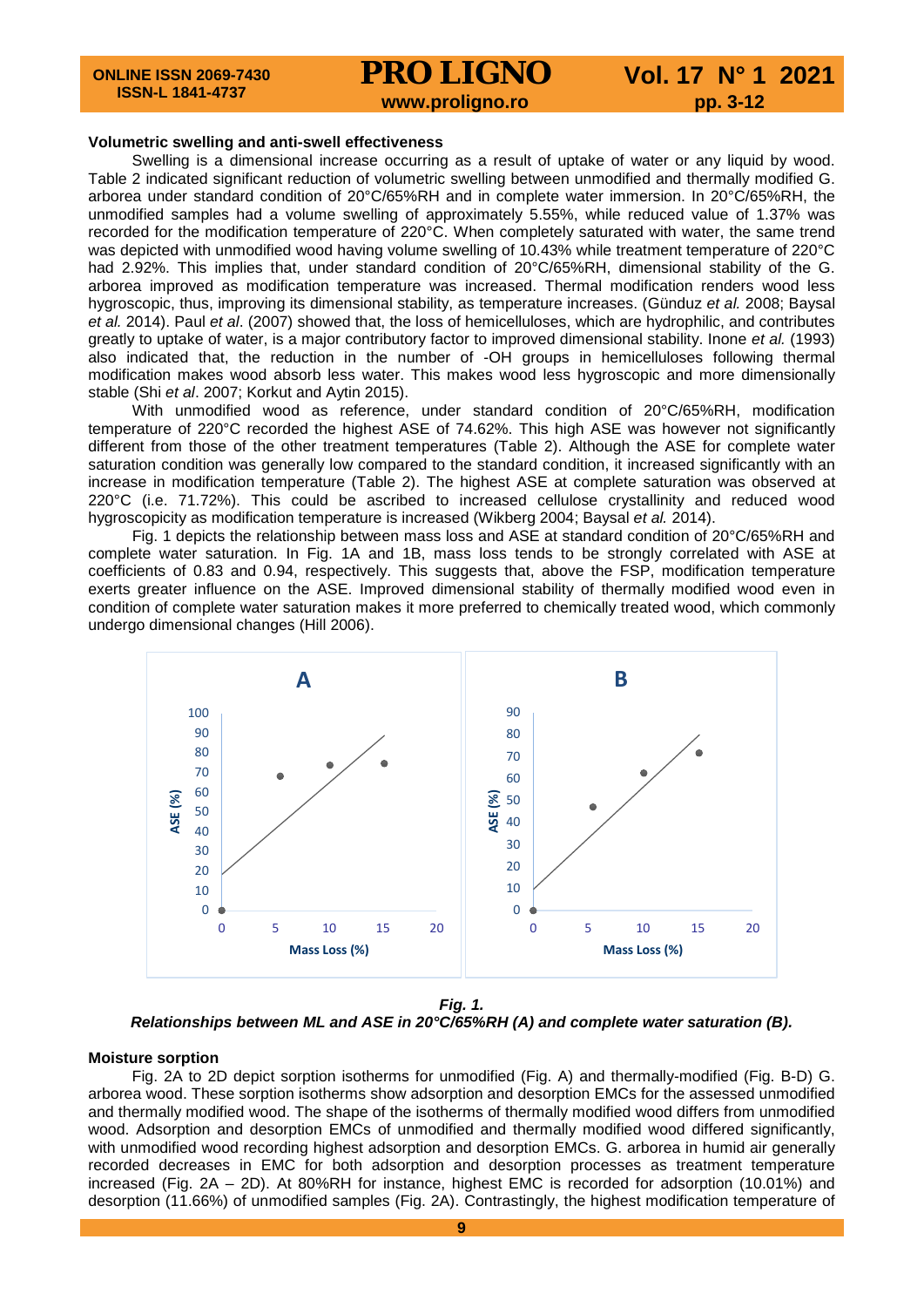220°C recorded the lowest adsorption (4.10%) and desorption (4.63%) EMCs (Fig. 2D) as wood tends to be less hygroscopic when exposed to increasing modification temperatures (Korkut and Aytin 2015; Navickas and Albrektas 2013). Differences in adsorption and desorption EMCs account for the hysteresis loop in the isotherms (Dinwoodie 2004). Generally, the hysteresis loop became narrower with increased modification temperature (Fig. 2B – 2D). Increasing the modification temperature cumulatively reduces the number of hydroxyl (-OH) groups taking part in adsorption and desorption (Sander et al. 2005). EMCs are therefore reduced as treatment temperature increased Reduction of EMC of thermally modified wood in adsorption and desorption may also stem from accompanying changes in wood, such as irreversible aggregation of cellulose microfibrils and stiffening of the hemicellulose/lignin matrix and the creation of new hydrogen bonds in the amorphous regions of cellulose and hemicellulose (hornification) (Borrega and Kärenlampi 2007). Reduced adsorption and desorption EMCs with increased modification temperature is evidenced by the gradual shifting of the sorption isotherms (Fig.  $2A - 2D$ ) closer to the x-axis (relative humidity-axis).



*Fig. 2. Sorption Isotherms (unmodified (A), 180⁰C (B), 200⁰C (C) and 220⁰C (D)).*

# **CONCLUSION**

Thermal modification is a reliable method for improving the physical and moisture sorption properties of wood. Significant differences in physical and moisture sorption properties were recorded between unmodified and thermally-modified *G. arborea* wood. Generally, ML, WRE and ASE increased as modification temperature were increased, indicating highest values at 220°C. WRE<sub>10days</sub> decreased at 180°C and 200°C increasing only at 220°C. Oven-dried density, moisture content, fiber saturation point, water absorption, volumetric swelling and EMC were also reduced as modification temperature increased,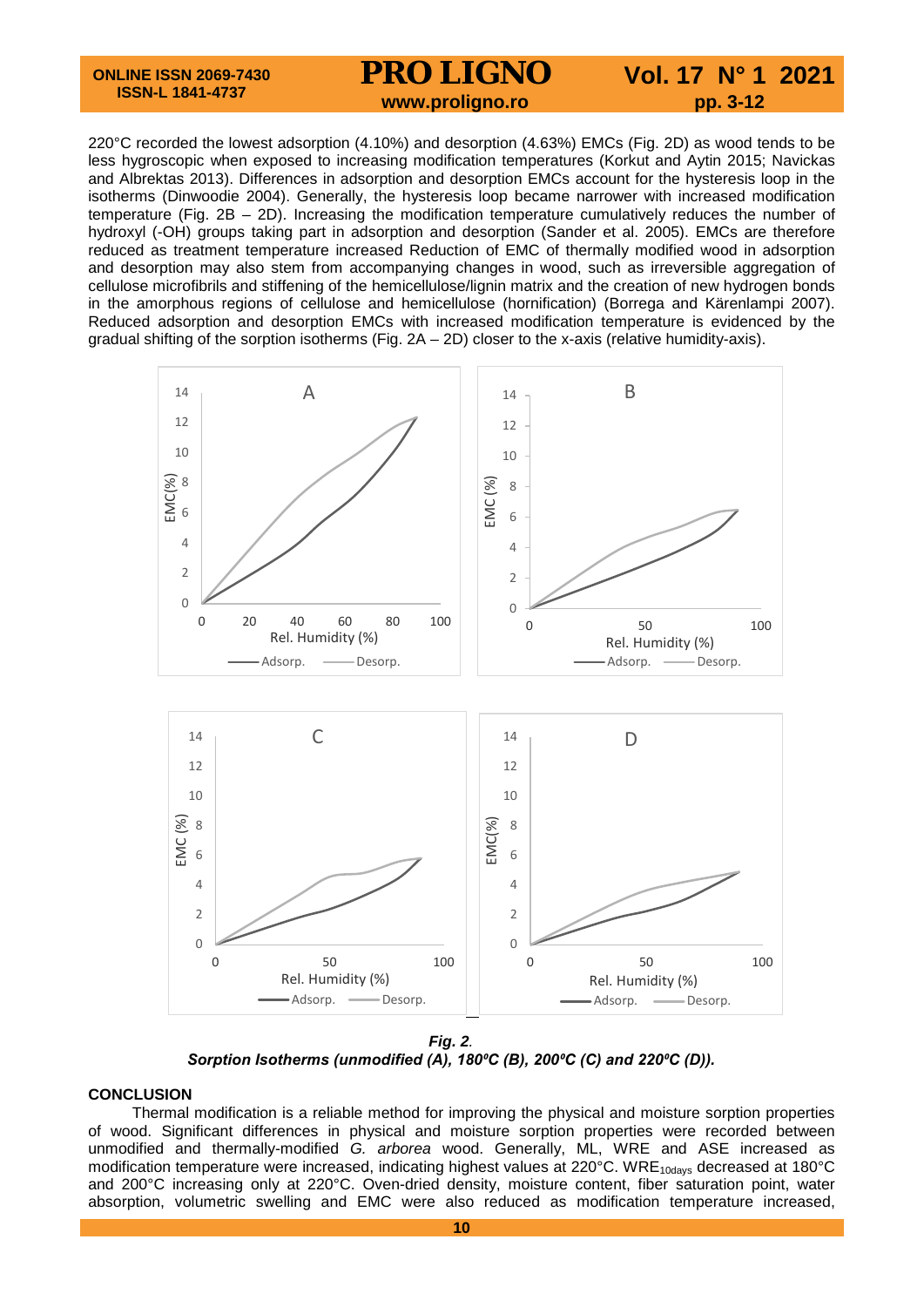recording least values at 220°C. Thermally modified *G. arborea* wood has significantly improved dimensional stability, exhibiting very strong correlation between mass loss and anti-swell effectiveness when in 20°C/65 %RH and complete water saturation. Improved dimensional stability makes thermally modified wood more preferred to unmodified wood in situations where wood products would be exposed to conditions of varying temperature and humidity, such as, garden furniture, decorative panels, kitchen furniture, windows, saunas and cladding. However, its use in conditions of direct and persistent exposure to water or rain is strongly discouraged, since it could result in significant reduction in its water repellence effectiveness (WRE) and render the wood more susceptible to decay.

# **ACKNOWLEDGEMENTS**

The authors are grateful to the Staff of the Department of Wood Biology and Wood Products, Georg-August University (Germany) for making their wood workshop and laboratories available for the study. We are thankful to the CSIR – Forestry Research Institute of Ghana for the provision of *Gmelina arborea* trees from their plantations at Abofour (Offinso, Ghana).

# **REFERENCES**

Adeyemi IE, Babatola O, Mayowa OJ, Adeola FJ (2017) Impact of heat treatment on physical properties of thermally modified *Anthodeistha djalonensis* wood. Journal of Material Sciences and Applications 3(2):28-34

Ahmed SA, Moren T (2012) Moisture properties of heat–treated Scots pine and Norway spruce sapwood impregnated with wood preservatives. Wood and Fiber Science 44(1):85-93

Alkyidiz MH, Ates S (2008) Effect of heat treatment on equilibrium moisture content (EMC) of wood species in Turkey. Research Journal of Agriculture and Biological Sciences 4(6):660–665

Aydin I, Colakoglu G (2005) Effects of surface inactivation, high temperature drying and preservative treatment on surface roughness and colour. Applied Surface Science 252:430-440

Bal BC (2013) A comparative study of poplar and plane woods. BioResources 8(4):6493-6500

Baysal E, Kart S, Toker H, Degirmentepe S (2014) Some physical characteristics of thermally modified Oriental-beech wood*.* Maderas. Ciencia y tecnología 16(3):291-298

Boonstra MJ, Tjeerdsma BF (2006) Chemical analysis of heat treated softwoods. Holz als Roh- und Werkstoff 64:204-211

Boonstra MJ, Van Acker J, Tjeerdsma BF, Kegel EV (2007) Strength properties of thermally modified softwoods and its relation to polymeric structural wood constituents. Ann. For. Sci 64:679-690

Borrega M, Kärenlampi P (2007) Hygroscopicity of heat treated spruce wood. Proceedings of the Nordic workshop in wood engineering, Skellefteå, Sweden.

Dinwoodie JM (2004) Timber: Its nature and behaviour. Taylor and Francis e-Library, pp. 42, 55, 56.

Dünder T, Geradin P, Bakali E, Serraj M (2012) Effect of heat treatment on the physical and mechanical properties of compression and opposite wood of Black pine. BioResources 7(4):5009-5018

Esteves B, Pereira H (2007) Influence of heat treatment in pure wood extractives. Journal of Wood Chemistry and Technology.

Esteves B, Pereira H (2009) Wood modification by heat treatment: A Review. BioResources 4:370-404

Fengel D, Wegener G (1989) Wood chemistry, ultrastructure, reactions. Verlag Walter de Gruyter 33:333- 335

Günduz G, Korkut S, Korut DS (2008) The effects of heat treatment on physical and technological properties and surface roughness of Camiyanı Black pine (*Pinus nigra* Arn. subsp. pallasiana var. pallasiana) wood. Bioresource Technology 99:2275-2280

Hill CAS (2006) Wood modification – Chemical, Thermal and Other Processes. John Wiley & Sons, West Sussex, England.

Hillis WE (1984) High temperature and chemical effects on wood stability. Wood Sci. Technol 18:281-293

Inoue M, Norimoto M, Tanahashi M, Rowell RM (1993) Steam or heat fixation of compressed wood. Wood and Fiber Science 25:224-235

Jimenez Jr. JP, Acda MN, Razal RA, Madamba PS (2011) Physico – mechanical properties and durability of thermally modified Malaspapaya [*Polyscias nodosa* (Blume) Seem] wood*.* Philippine Journal of Science 140(1):13-23.